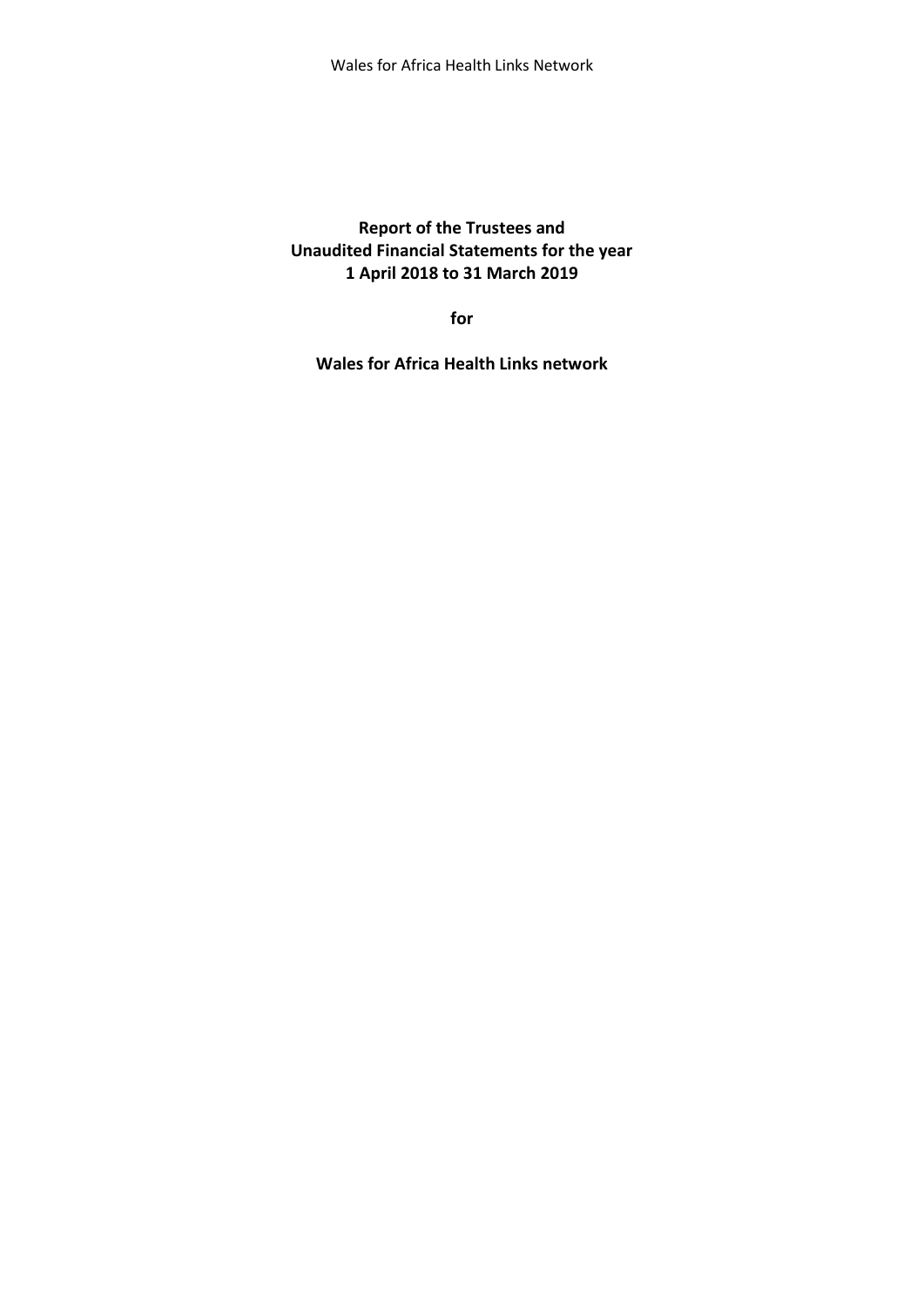The Trustees present their Report with the Financial Statements of the Charity for the year ended 31 March 2019.

## **Reference and administrative details**

Registered Charity Number : 1155020

Principal Address :Temple of Peace, King Edward VII Avenue, Cardiff CF10 3APN

Trustees :

K Thomas ; VK German ; W Roberts ; T Sheraton ; R Adams; ; G Lloyd ; S Capey ; MP Myres ; A Owens; M Walapu; G Lewis; B Fuge; P Jones

Bankers : CAF Bank Limited until January 2019

### **Structure, Governance and Management**

The Charity is controlled by its governing document, a deed of trust, and constitutes an unincorporated charity. The governing document for the Charity is its constitution adopted on 28th November 2013. The Trustees form the Board of the Charity, which meets some 4 times each year, and sets the strategic direction for the Charity. The Board elects Trustees, including the Chair.

The Trustees undertake an annual review of the major risks to which the Charity is exposed, as part of an annual strategic planning review, and to ensure appropriate controls are in place to provide reasonable assurance against fraud and error.

### **Objectives and Activities**

The Charity's strategic aim is to support health partnerships between Wales and Africa to contribute to the UN Development Goals

### **Achievement and Performance**

The Charity, together with Hub Cymru Africa, organised the Wales Africa Annual Health Conference in October 2018 which provided an opportunity to share best practice and for the Charity's "Links" to network with others from across Wales, from other parts of the UK, and from Africa. The Charity also organised three Shared Learning Events in different regions of Wales during the year, which offered more informal networking opportunities.

The Charity generated £70 in the year ended 31 March 2019 and incurred expenditure of £94.99.(Bank charges) In January 2019, the account was closed. Expenditure associated with some of the Charity's activities was met directly by Hub Cymru Africa.

The Charity had no Reserves at 30<sup>th</sup> June 2019 but the Trustees' intention is to generate the Charity's own income streams in future years and thereby to build up a suitable level of reserves, commensurate with its future levels of activity.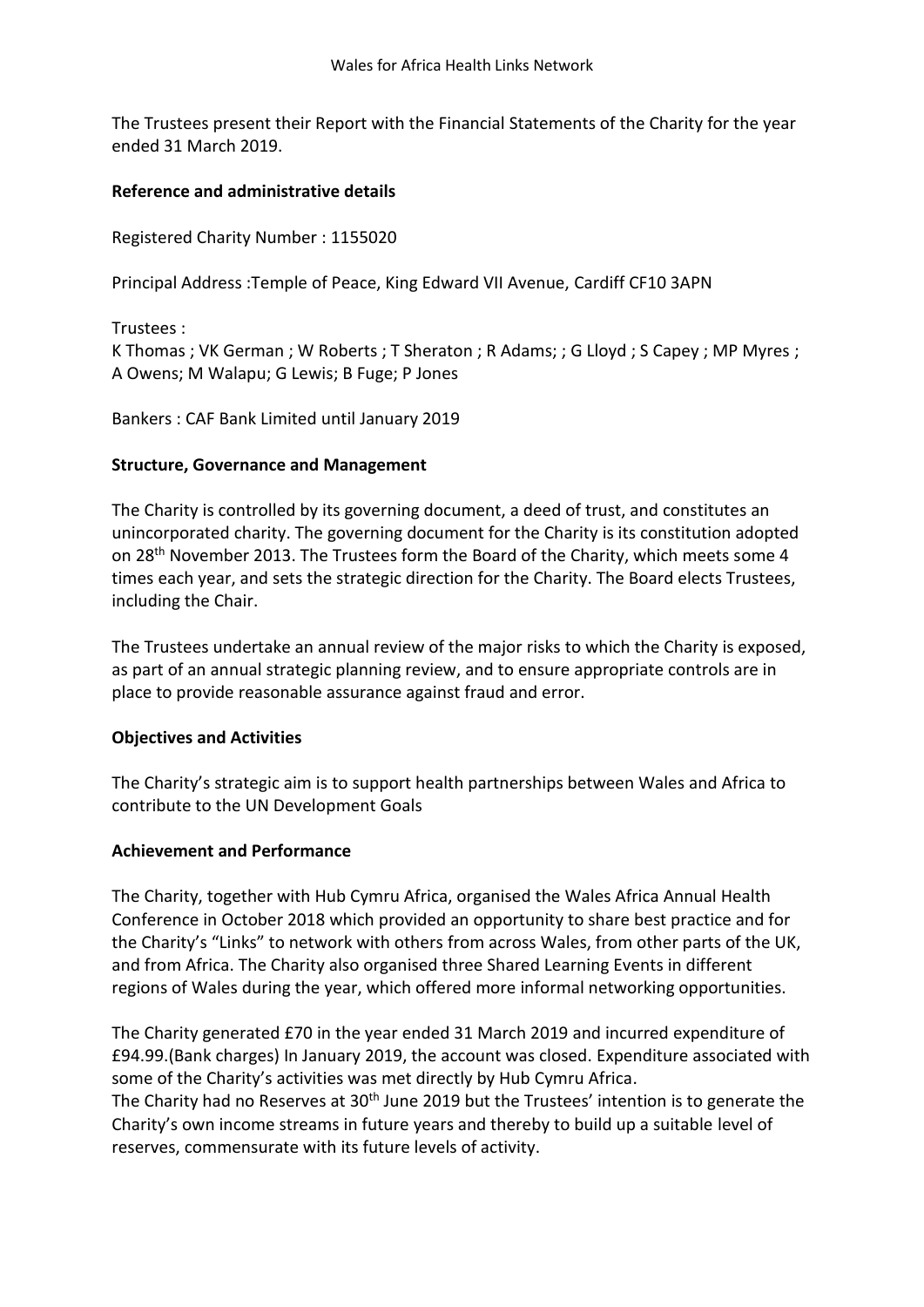The Charity intends to continue to hold an Annual Wales Africa Health Conference and Shared Learning Events in future years.

## **Statement of Trustees' Responsibilities**

The Trustees are responsible for preparing the Report of the Trustees and the Financial Statements in accordance with applicable law and United Kingdom Accounting Standards (UKGAAP).

The law applicable to Charities in England and Wales (Charities Act 2011) and the Charity (Accounts an Reports Regulations) 2008 and the provision of the which give a true and fair view of the state of affairs of the Charity and of the Trust Deed require the Trustees to prepare financial statements for each financial year and of the incoming resources and application of resources, including the income and expenditure, of the Charity for that period. In preparing these financial statements, the Trustees are required to :

- Select suitable accounting policies and then apply them consistently;
- Observe the methods and principles in the Charity SORP ;
- Make judgements and estimates that are reasonable and prudent ;
- Prepare the financial statements on the going concern basis, unless it is inappropriate to presume that the Charity will continue in business.

The Trustees are responsible for keeping proper accounting records which disclose with reasonable accuracy at any time the financial position of the Charity and to enable them to ensure that the financial statements comply with the Charities Act 2011, The Charity (Accounts and Reports) Regulations 2008 and the provisions of the Trust Deed. They are also responsible for safeguarding the assets of the Charity and hence for taking reasonable steps for the prevention and detection of fraud and other irregularities. The Trustees are responsible for the maintenance and integrity of the Charity and financial information included on the Charity's website.

Approved by the Board of Trustees on …………………………………… and signed on its behalf by :

Dr K Thomas, Chair

**Statement of Financial Activities**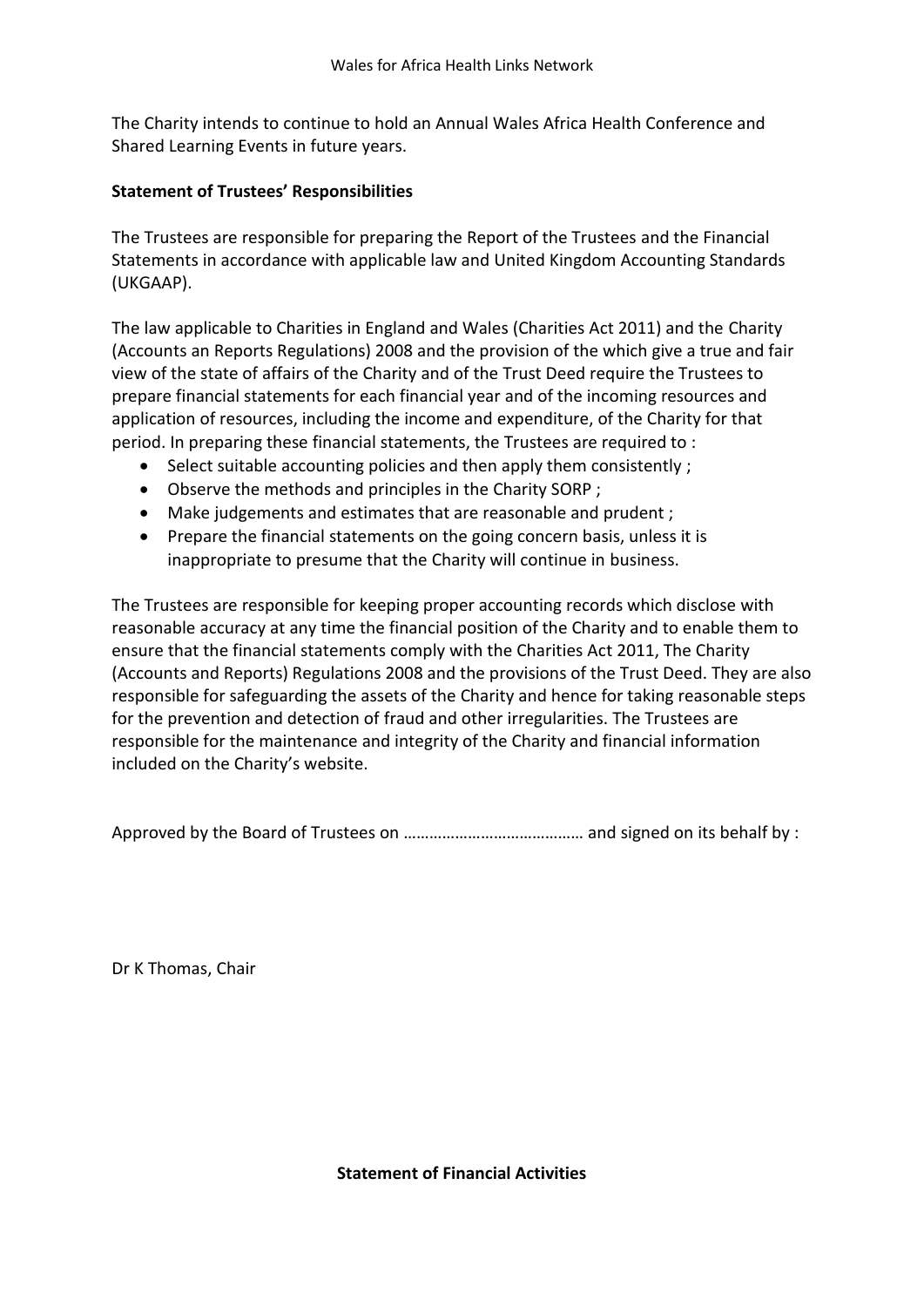# **for the year ended 31 March 2019**

|                                |                         | Year ended 31 March<br>2019   |             | 2018   |
|--------------------------------|-------------------------|-------------------------------|-------------|--------|
|                                | Unrestricted Restricted |                               | Total       | Total  |
|                                |                         | Funds Funds Funds             |             | Funds  |
|                                | $f$ and $f$             | f                             | $f$ and $f$ | £      |
| <b>Incoming Resources</b>      |                         |                               |             |        |
| Incoming resources             |                         |                               |             |        |
| from generated funds           |                         |                               |             |        |
| <b>Grants and donations</b>    | 70.00-                  |                               | $-70.00-$   |        |
|                                |                         |                               |             |        |
| <b>Total Incoming</b>          | 70.00-                  |                               | $-70.00-$   |        |
| Resources                      |                         |                               |             |        |
|                                |                         |                               |             |        |
| <b>Resources Expended</b>      |                         |                               |             |        |
| <b>Charitable activities</b>   |                         |                               |             |        |
| Administrative costs           | $(94.00)$ -             |                               | (94.00)     |        |
|                                |                         |                               |             |        |
| <b>Total Resources</b>         |                         |                               |             |        |
| Expended                       |                         |                               |             |        |
|                                |                         |                               |             |        |
|                                |                         |                               |             |        |
| <b>Net Incoming Resources</b>  | $(24.00)$ -             | and the state of the state of | $(24.00) -$ |        |
|                                |                         |                               |             |        |
| <b>Reconciliation of Funds</b> |                         |                               |             |        |
|                                |                         |                               |             |        |
| <b>Total Funds brought</b>     | 24.00-                  | $\blacksquare$                | 24.00-      |        |
| forward                        |                         |                               |             |        |
|                                |                         |                               |             |        |
| <b>Total Funds carried</b>     | $0.00 -$                |                               | $0.00 -$    | 24.00- |
| forward                        |                         |                               |             |        |
|                                |                         |                               |             |        |

The notes form part of the Financial Statements

**Balance Sheet at**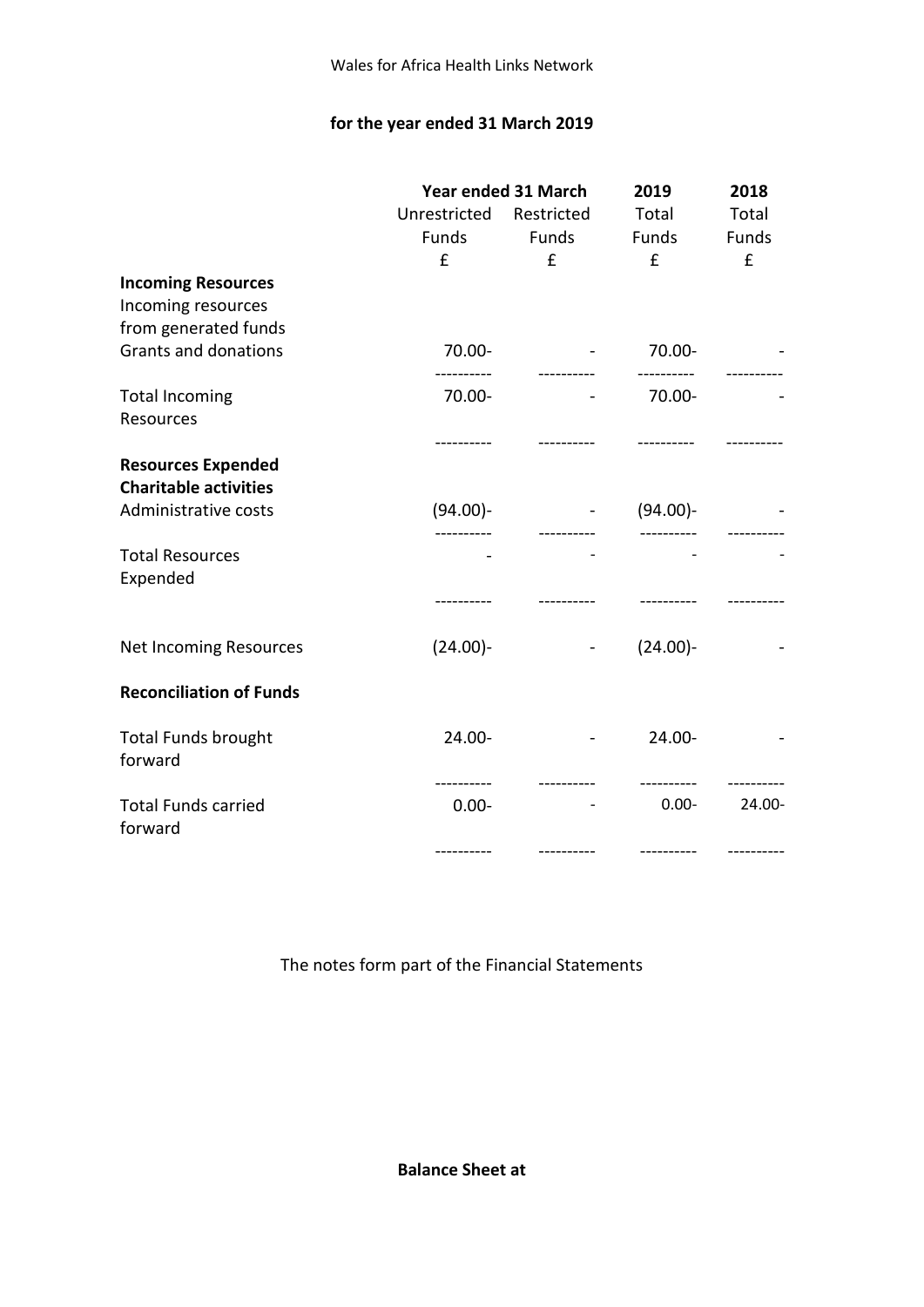## **30 March 2019**

|                                                                       | Unrestricted<br>Funds<br>£ | Restricted<br>Funds<br>£ | 2019<br><b>Total</b><br><b>Funds</b><br>£ | 2018<br>Total<br>Funds<br>£ |
|-----------------------------------------------------------------------|----------------------------|--------------------------|-------------------------------------------|-----------------------------|
| <b>Current Assets</b>                                                 |                            |                          |                                           |                             |
| Cash at bank                                                          | $\mathbf 0$                |                          | $\mathbf 0$                               | 24                          |
|                                                                       | 0                          |                          | 0                                         | 24                          |
| <b>Creditors:</b><br><b>Amounts falling</b><br>due within one<br>year | 0                          |                          | $\mathbf 0$                               | 0                           |
| <b>Net Assets</b>                                                     |                            |                          |                                           |                             |
|                                                                       |                            |                          |                                           |                             |
| <b>Funds</b><br><b>Unrestricted Funds</b><br><b>Restricted Funds</b>  |                            |                          |                                           |                             |
| <b>Total Funds</b>                                                    | 0-                         |                          | $0 -$                                     | $24 -$                      |
|                                                                       |                            |                          |                                           |                             |

The Financial Statements were approved by the Board of Trustees on……………………………….. and were signed on its behalf by :

Dr K Thomas Chair